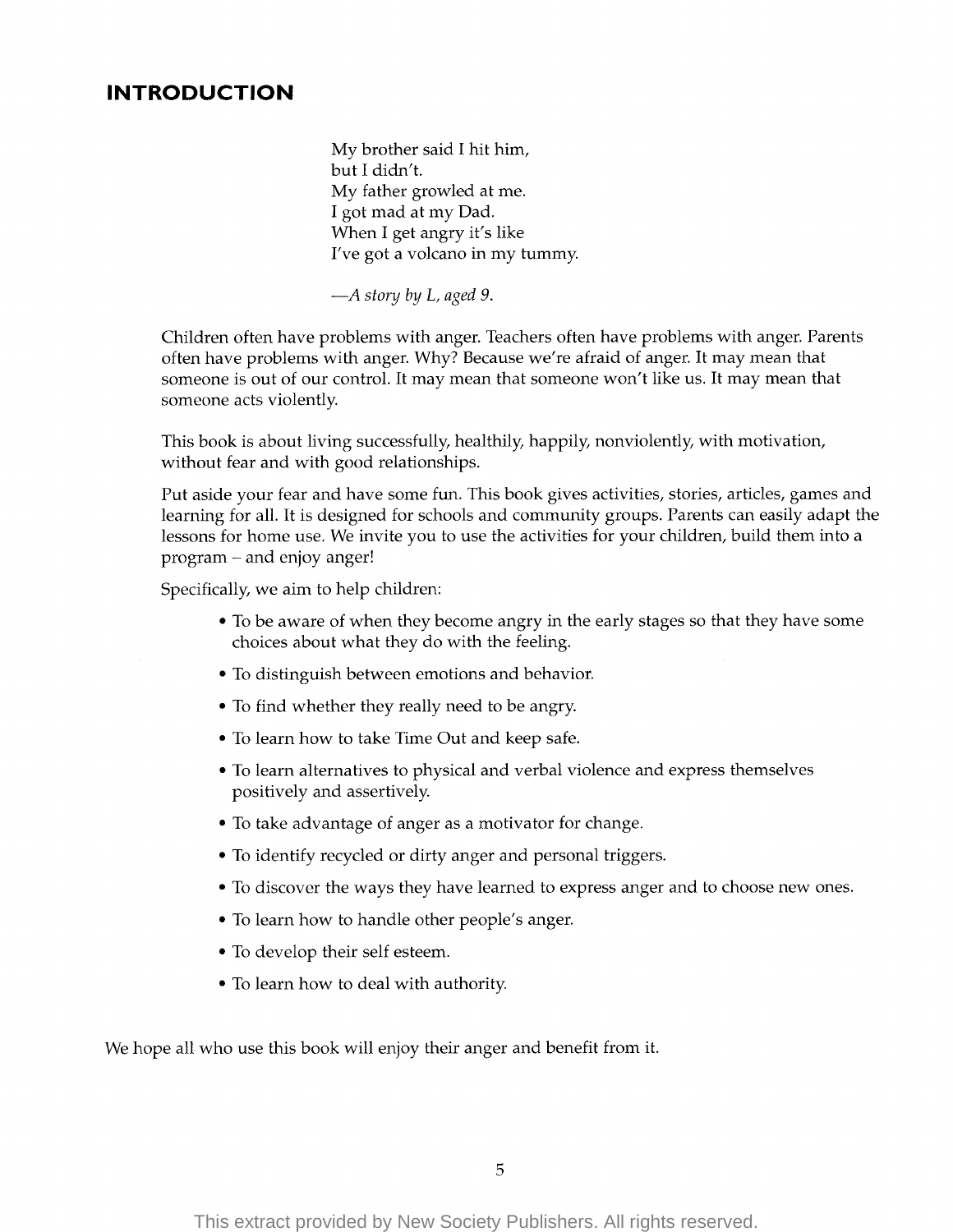# **KEY CONCEPTS**

- ▶ Anger is an emotion.
- Anger is good, it's healthy, it's normal.
- ▶ We need anger to protect and motivate ourselves.
- Bottled up anger can become explosive, depressive and bad for health.
- Violence or abuse is behavior. It can be learned and unlearned. It is not OK.
- Violence has many forms—verbal, ethnic/racial, domestic, institutional.
- ▶ Power or control tactics which frighten people are abuse.
- Abuse can be physical, verbal, sexual, emotional or to property.
- We are all responsible for stopping violence and abuse.
- We need to know what we want and how to ask for it.
- ▶ Other people's anger is their problem.
- Eletting others solve their problems is healthy.
- Good self esteem means we have less need of anger.
- Time Out is for everyone's safety. It stops abuse but doesn't solve the initial problem.
- $\triangleright$  Safe expression of anger is healthy.
- $\triangleright$  Stating what makes us angry is healthy.
- We need to learn the words to express our anger in a constructive way.
- Learning what triggers our anger makes it easier to control.
- ▶ Owning our feelings is healthy and reduces conflict.
- Behind anger there are feelings of hurt or fear or powerlessness.
- ▶ We need to know the words to express anger.
- ▶ We don't always get what we want.
- Good listening helps dissipate anger and increase self esteem.
- Children learn how to behave from adult models. They learn more from what adults *do* than what they say
- ▶ Labelling people is not OK.
- ▶ Children have rights.
- ▶ There should be consequences for abuse.
- ▶ Other people's abuse doesn't have to be accepted.
- Parents and teachers have extra power to use justly and responsibly.
- Adults and children are fearful of anger because of negative past experiences. It does not have to be so.
- Anger rules keep everyone safe.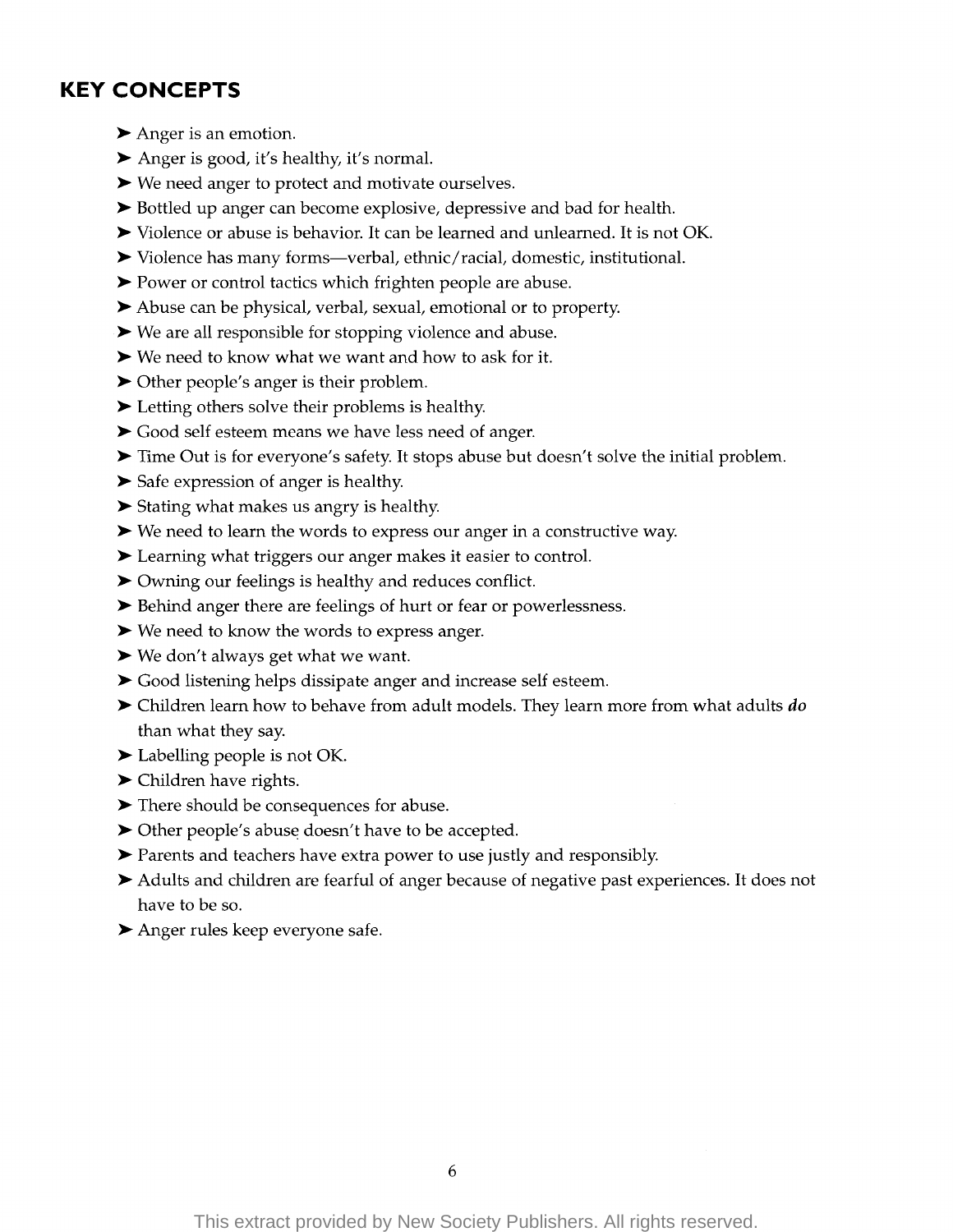### **THE ANGER RULES**



### Anger is OK.

Parents too feel angry. Every time we express our own anger positively we give our children a lesson in anger management. As parents, we can help our children by learning to understand our own feelings better.

You might ask yourself some of the following questions:

- How do I react when I get angry?
- How did my parents react when they got angry?
- What happened at my school when someone was angry?
- What did my teachers do when they got angry?
- What did I learn about anger as a child?
- How did I feel as a child around angry adults?
- What do I want my children to know about anger?
- How might they learn this?

**Anger is a feeling and feelings just** *are***. Anger is OK. Abuse and violence are** *not* **OK.**

Somehow, through firm, fair limit-setting, good communication and love, we can let our children know this important message. Every time we do this we contribute to the establishment of a more peaceful society and world.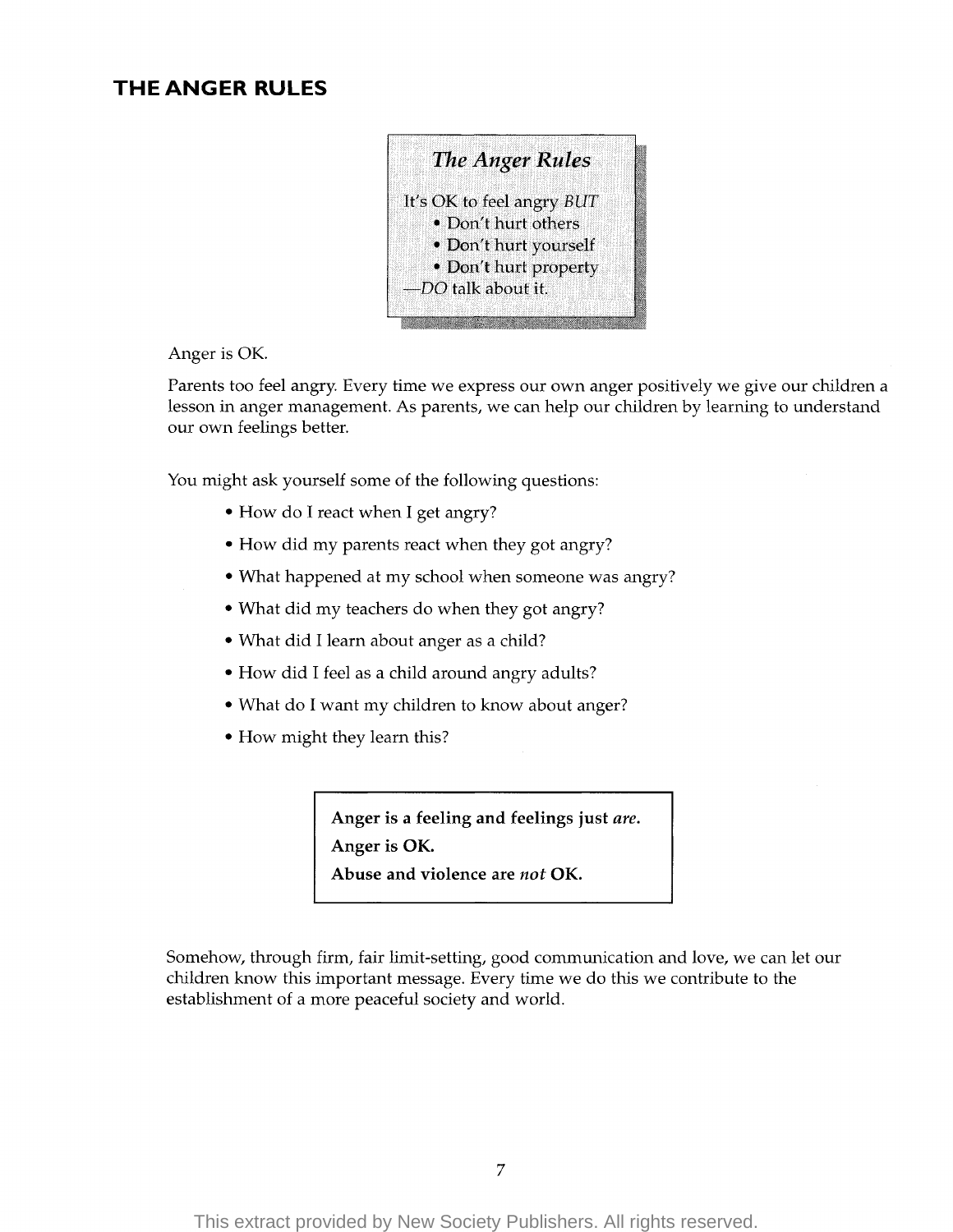### **ESPECIALLY FOR PARENTS AND CAREGIVERS**

Being a parent or caregiver can be satisfying and fun. It can also be challenging and frustrating. Children's anger often provides us with a challenge or a dilemma.

- How do we allow our children to express their feelings without being abusive?
- How do we cope with the variety of advice we are offered?
- If we in turn react abusively, our children learn that such behavior is OK.
- We learn what we live. So what can we do to see that all our needs are met?

Children need to learn safe limits to their behavior for their own security and for the safety of others. They also need to know that their feelings are understood.

When this happens a child feels validated and is helped to develop a healthy sense of self. When setting limits we can use the 'I' statement format on pages 45 and 46.

*I feel* ...................

*When (something happens)*...............

*Because* .......................

*I want/would like*...................

Or we can be very direct (especially effective for little people).

*"We don't hit. Hitting hurts."*

*"I won't let you hit me. Hitting hurts."*

*"We don't bite. Biting hurts."*

We may need to remove children from the person they are hurting or, if it is us, hold their hands. Eye contact is very effective, but don't force it.

To let children know we have understood their feelings we can offer one of the following:

*"It sounds like you're angry."*

*"Boy, you look furious!"*

If we are wrong, our children should have an opportunity to say so.

This kind of communication models for our children a way of coping with their own feelings and provides a vocabulary for doing so. Little children soon learn that what they are feeling has a name. They can use that name to tell people how they feel without acting it out. It also gives children a chance to tell you what their problems are. You might give them a further opportunity by adding:

*"And then?"* or *"That must be hard"* or "*Tell me some more"* or *"Do you want to tell me about it?"*

Like adults, children do not think too well when they are fired up with anger. They don't listen too well either. It might be better to *say:"We'll talk about this when you are feeling calmer."* When that happens you might say: *"I want to talk to you about something important. Where shall we go to talk?"*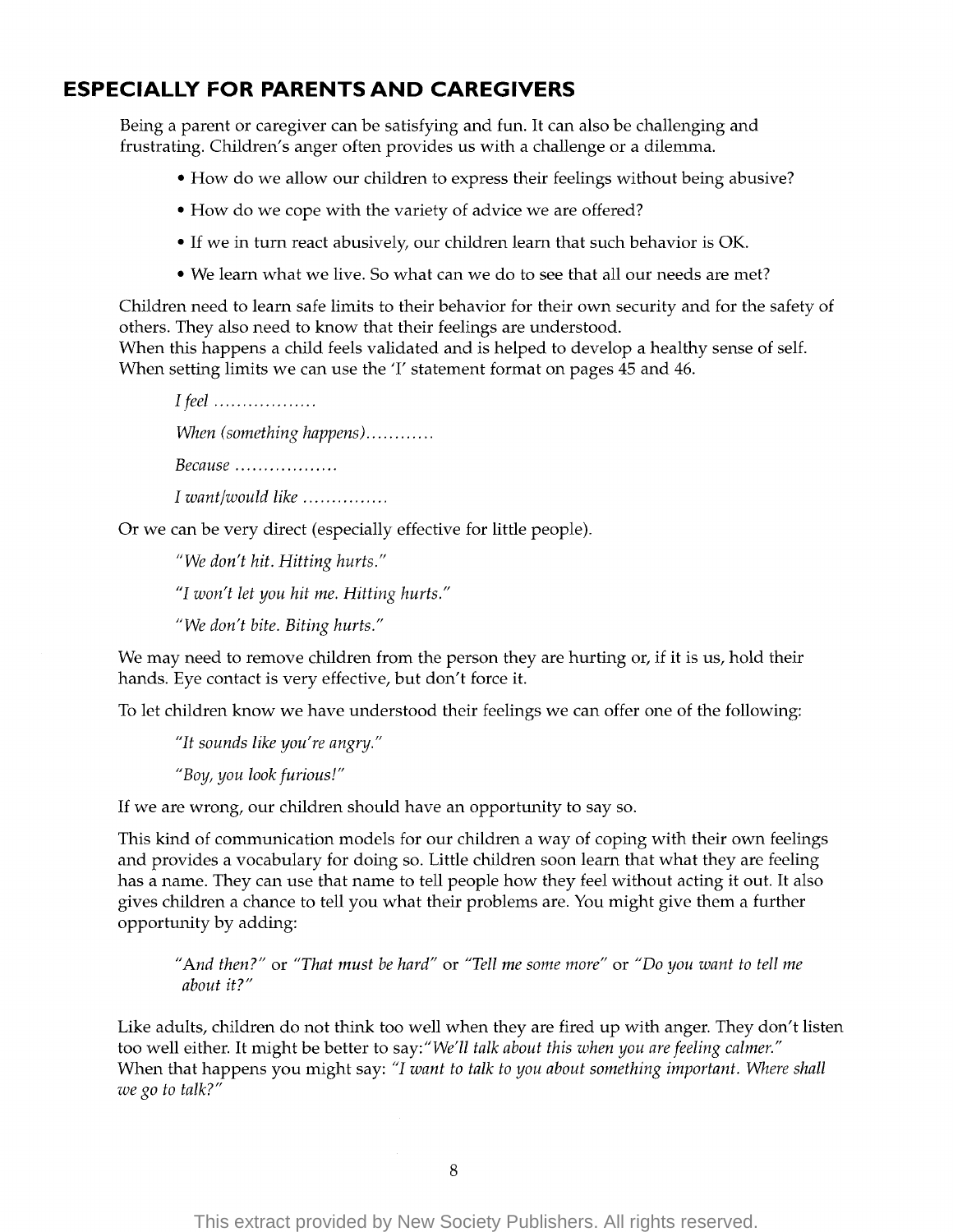Then you can use an 'I' statement to express your feelings about the problem and invite your child to suggest a solution.

By the time we reach adulthood most of us have developed methods to stop ourselves going 'over the top' with anger. Children need help to learn this. They may need someone there to say *'Stop'* firmly, or provide the calmness they don't have at that point. In time they will make that control part of their inner wisdom. Until they do they will need yours.

This is particularly true of pre-schoolers who sometimes throw tantrums. Tantrums come about for many reasons, but toddlers are not reasonable when they are having a tantrum. Retaliation just makes them worse. They need an adult to be there to keep them safe and to hold them when it is all over.

Children can be very frightened by the force of their own anger. Parents need a safe way of expressing their own anger about the situation and they need support and someone to talk to a friend, a parent, a family member, etc. who will support them.

We can often prevent tantrums from happening by child-proofing the environment or organizing our day so that children don't get over-tired and get adequate attention. This is not an easy task for a busy parent. Parenting is hard work. Workers need time off.

Sometimes children are angry with one another. We can assist them at a time like this by:

- stating what we see *"I see two children fighting over a ball."*
- not taking sides*—''I only know what I see right now."*
- separating the children if there is danger of violence—*"I see someone about to hit someone else. Someone will get hurt. You sit there and you sit there."*
- seeking to find out the reason for the fighting.

Reasons for fighting are many. Children may feel unloved just at that moment. They might feel put down. Or they might be just plain hungry, tired or bored.

Anger can be a positive motivating force:

- Anti-apartheid campaigners in South Africa were angry when they worked to get rid of apartheid.
- Charles Dickens was angry when he wrote to protest about living conditions for the poor in Victorian England.
- William Wilberforce was angry when he worked to abolish slavery.

#### *Key Concepts:*

- Adults and children are fearful of anger because of negative past experiences. It does not have to be so.
- $\triangleright$  Parents and teachers have extra power to use justly and responsibly.
- ▶ Children have rights.
- ▶ We need anger to protect and motivate ourselves.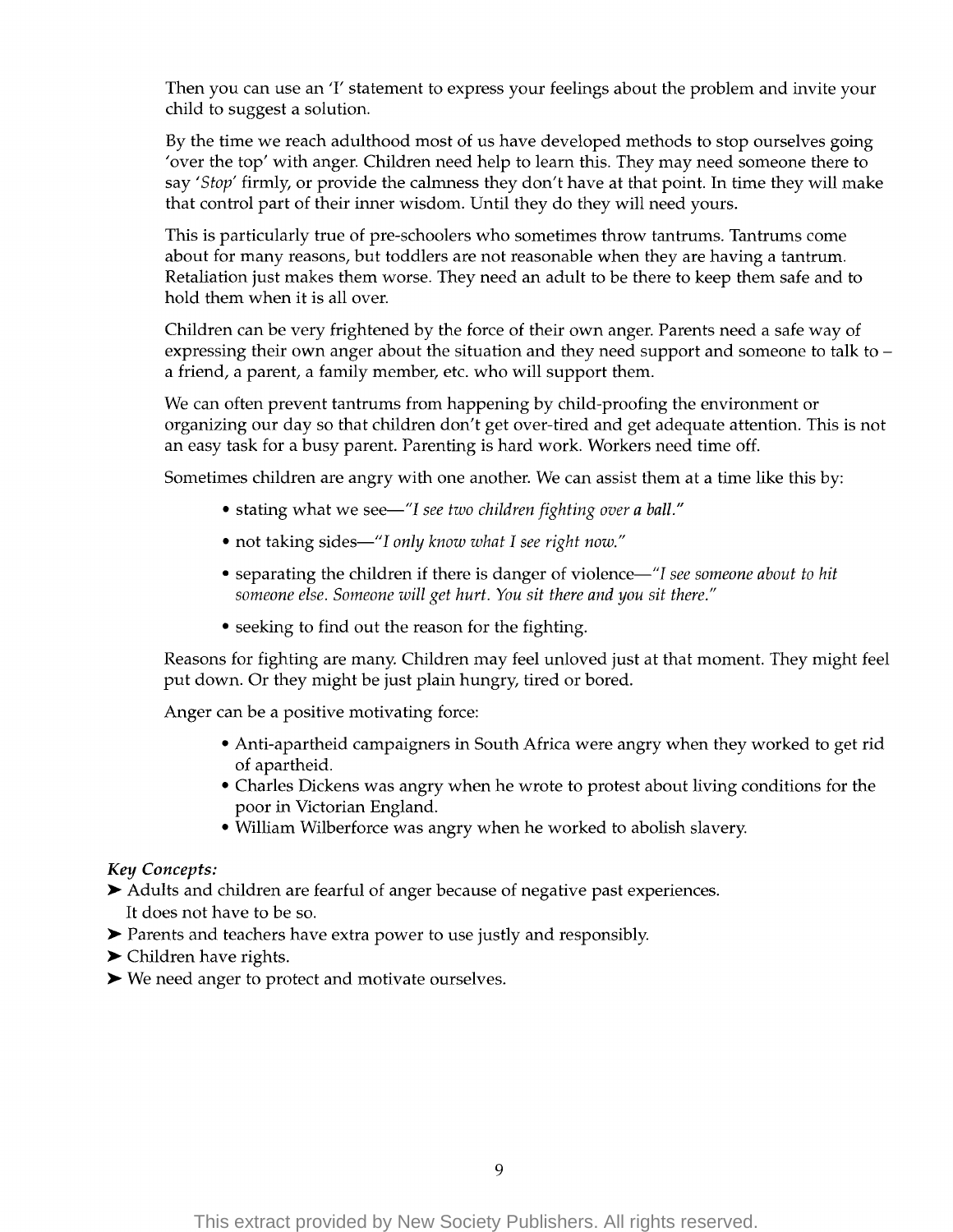# **BUILDING CHILDREN'S SELF ESTEEM**

Prevention is always the best medicine, and although children's anger should not be dismissed or denied, adults can help to prevent volcano-like explosions of anger by nurturing self esteem in the children they live and work with. With healthy self esteem, children will be more able to handle anger in positive and constructive ways. Here are some suggestions.

- 1. Children need to be acknowledged for what they are:
	- **You can do this by what you say:**
		- *You're a neat kid.*
		- *I like you.*
		- *I'm glad you're my son/daughter.*
		- *I'm pleased you're in my class.*
		- *I'm glad to see you're back at school.*
		- *Come and tell me about ...*
		- *Come and sit beside me for a while.*
		- *How are you?*
	- **And do:**  Make sure they get a turn.
		- Help them individually for a moment.
		- Pat their shoulder as you pass.
		- A smile.
		- Meet their eyes.
		- Remember their name.
		- Ask about something they previously told you
- 2. Children need to be acknowledged for what they do:
	- *I like the way you finish a job.*
	- *You draw dogs really well.*
	- *That letter* '*f* ' *is the best letter on the page.*
- 3. We need a lot of praise before we can take in criticism without damaging our self esteem. Use the 5:1 rule. One piece of criticism to five pieces of praise or acknowledgment.
- 4. Don't use generalizations, they are rarely true, e.g. *"You never get to school on time,"* or *"Your work is always messy."*
- 5. No name calling. Remember labels are sticky, even the seemingly good ones can be harmful. *"You're a good girl"* - a child can infer this means *"I'm only OK when I behave like a little angel."*
- 6. No put-downs.
- 7. Don't put unrealistic expectations on children. Get to know the capabilities of children at each stage of development, e.g. adults often say to a child, "*How would you feel if ...?"* Little children don't know, and—it is hard to catch a ball with one hand when you're six!
- 8. Don't compare one child with another.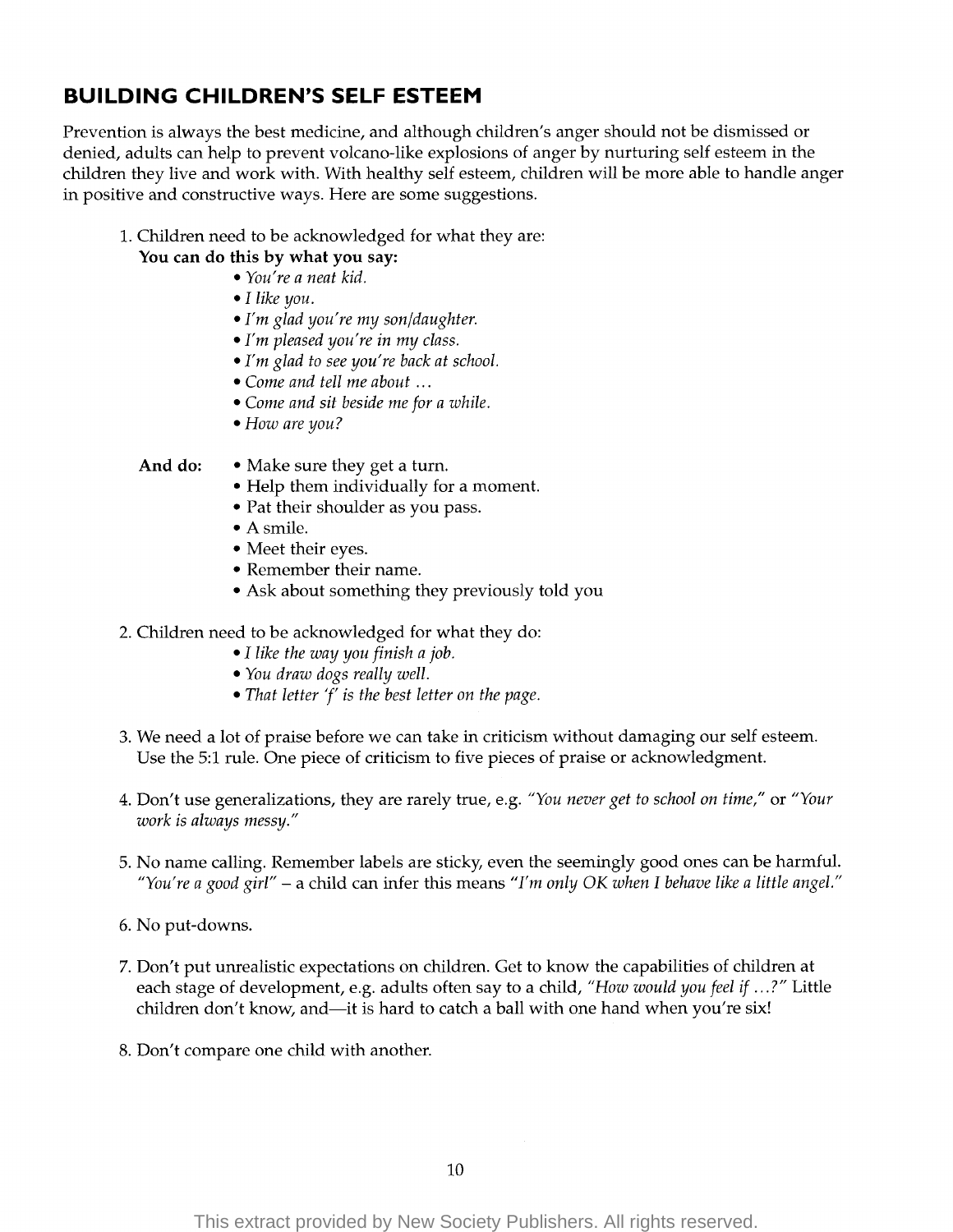- 9. Criticize the behavior not the child. *"I didn't like what you did,''* instead of *"You're a naughty boy."* The latter puts down the whole child and doesn't leave room for hope. The first means —if I change my behavior things will be better for me.
- 10. Give children a chance to learn. Behavior doesn't change overnight. Children are in the process of becoming, as we all are.
- 11. Put yourself on the child's side. *"We've got a problem here. What can we do?"* This gives the child a stake in what's going on.
- 12. When children feel threatened or frightened they may react with anger. Here are some things children often feel fearful of:

*I might fail. I might not be good enough. I might not be safe. I might not be loved. I might be powerless. I might not be wanted. I might not be liked by other children. I might be hungry. I might not belong (to family, culture, peer group). I might be shown up/embarrassed/shamed. I might not understand. I might not know the rules. I might get hurt. I might not know what you want of me. I might lose something important. I might have something important taken away.*

### *Key Concepts:*

- Good self esteem means we have less need for anger.
- $\blacktriangleright$  Labelling people is not OK.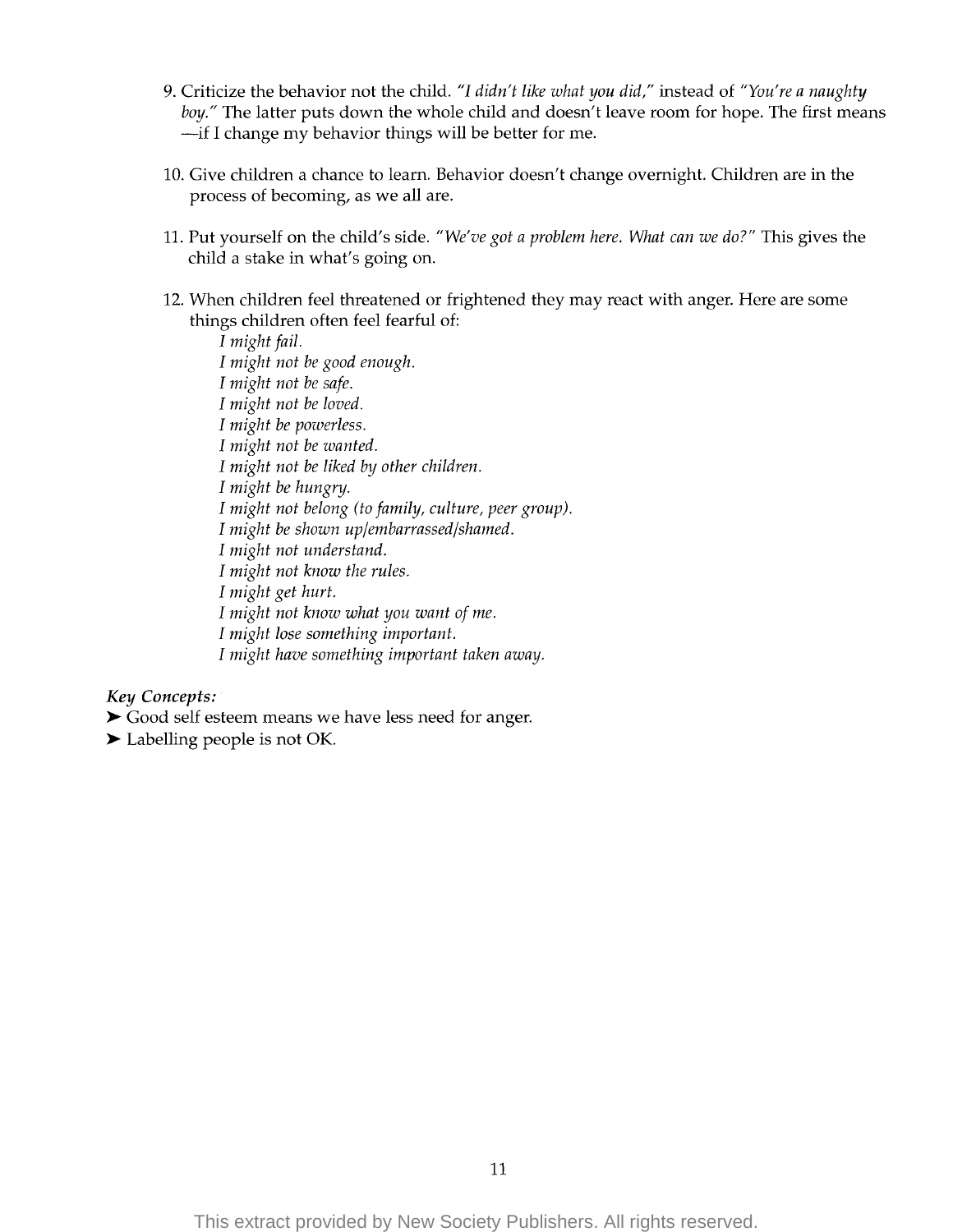# **W HAT CAN ADULTS DO W HEN A CHILD IS ANGRY?**

- 1. Don't retaliate. (Joining in the child's anger will wind her/him up even more. It will also teach her/him poor ways of resolving conflict.)
- 2. Model the behavior you want a child to learn. If you hit, s/he learns to hit. If you get out of control, s/he may learn to fear her/his own anger (or teachers, or school, or men).
- 3. Let her/him know you understand how s/he's feeling. *"I can see how angry you are,"* or *"It seems like you're really mad about that."*
- 4. Leave explaining another point of view until the anger has been expressed and acknowledged.
- 5. Ask what s/he would like to do to improve things.
- 6. Acknowledge what s/he says. Reaffirm the feelings and then help look at the options, e.g. *"What might happen if you did that?"*
- *7.* Don't force children into apologizing when they don't feel sorry. You may be forcing them to bury their anger and be teaching them to be hypocritical.

### **If two children are angry with each other:**

- 1. Reflect what you see happening. *"I see two children fighting over a ball."*
- 2. Separate the children if need be for safety's sake. Say, *"Someone might get hurt."*
- 3. Give them both a way of venting their anger. *"When you've got your anger out, we'll talk about it. You run to the front fence, you run to the back fence and come back to me."*
- 4. Find out what they each need. *"It looks like you need something to play with."*
- 5. Find out what they are afraid of. *"Are you worried you won't get a turn if you give him the ball?"*
- 6. Ask for some solutions.

You can give a child a sheet of paper and say, *"It seems that you're furious. Draw me a picture and show me how angry you are."* Acknowledge the picture. *"I can see you're really mad. What do you want to do with this picture? How are you feeling right now? What might you do the next time you feel as angry as that?"*

If a child has hurt another. Look the offender in the eye and say firmly, *"We don't hit. It hurts."* Attend to the victim and reflect their feelings. *"You were kicked on the leg. I bet that hurts. Draw me a picture and show me how you feel."*

### *Key Concepts:*

- Children learn how to behave from adult models.
- Children learn more from what adults do than what they say.
- ▶ Good listening helps to dissipate anger and increase a child's self esteem.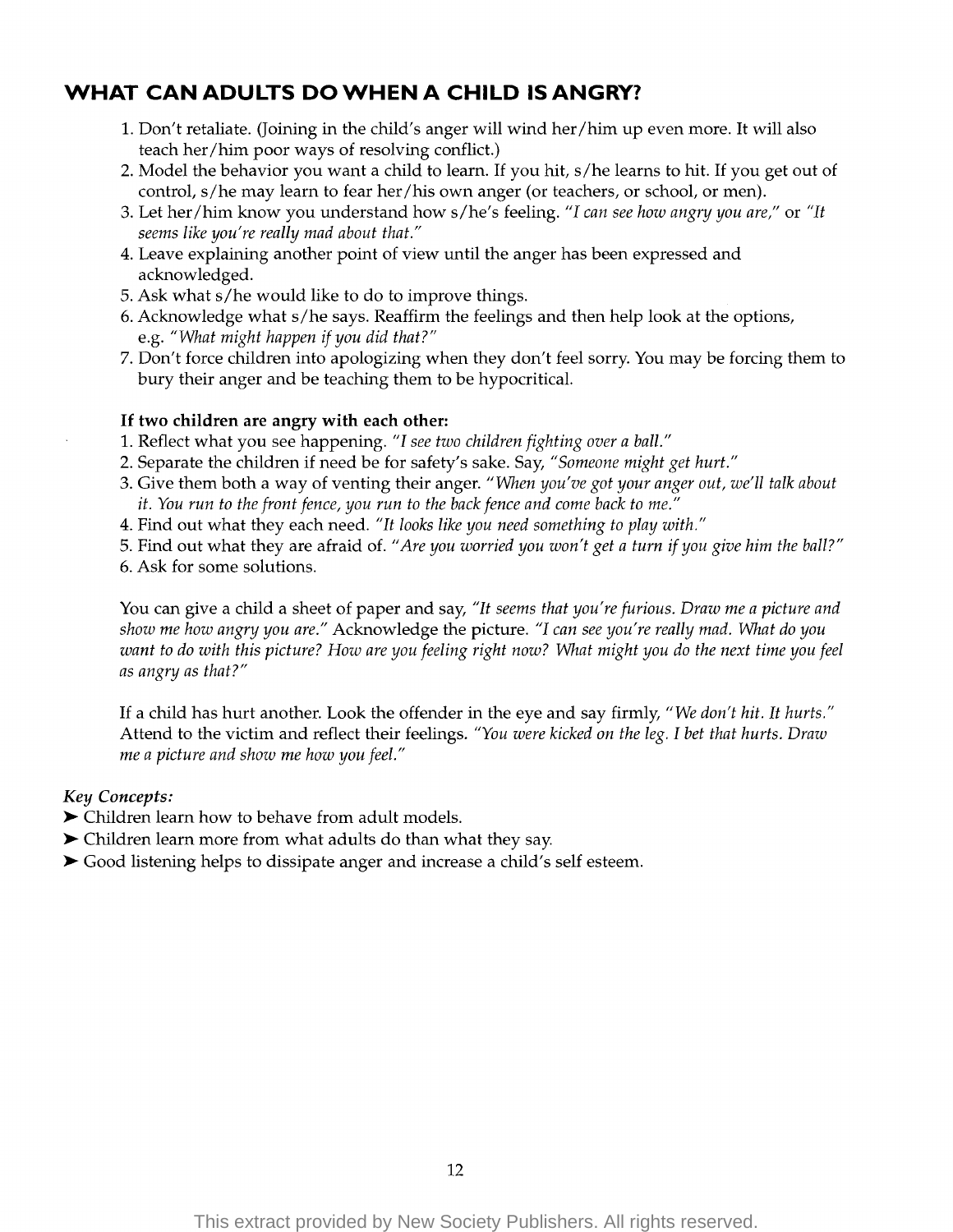# **A ONE-TO-ONE ANGER MANAGEMENT PROGRAM**

Each one-to-one session (once a week) needs to include a few minutes' talk:

- *Did you feel angry today?*
- *What did you feel like yesterday when ...?*
- *When did you feel angry at home this week?*
- *How angry did you feel?*
- *What happened?*
- *What did you do?*
- *Was that a good idea?*
- *Did you stick to the anger rules?*
- *What did ... do? (other person)*
- *Was that a good idea?*
- *Did s/he stick to the anger rules?*
- *What are the anger rules?*
- *What could you do to handle this better?*
- *This week I'm going to ...*
- *Congratulate yourself for doing ... well.*



- Make a sign for the child to scribble over with colored crayons and display at home.
- Talk about property and what that might include—at home, at school, in the street.
- Talk about how s/he might hurt her/himself.
- Talk about how others might hurt him/her.
- Communication with the family/school is important.

A notebook can go backwards and forwards between home and school and for each day we can make comments, e.g.:

*Ripeka was friendly to ... today. Ripeka remembered to stamp her foot when she was angry. Stephen didn't hurt anyone today. Stephen hit/kicked* ... *today, but he learned that ...*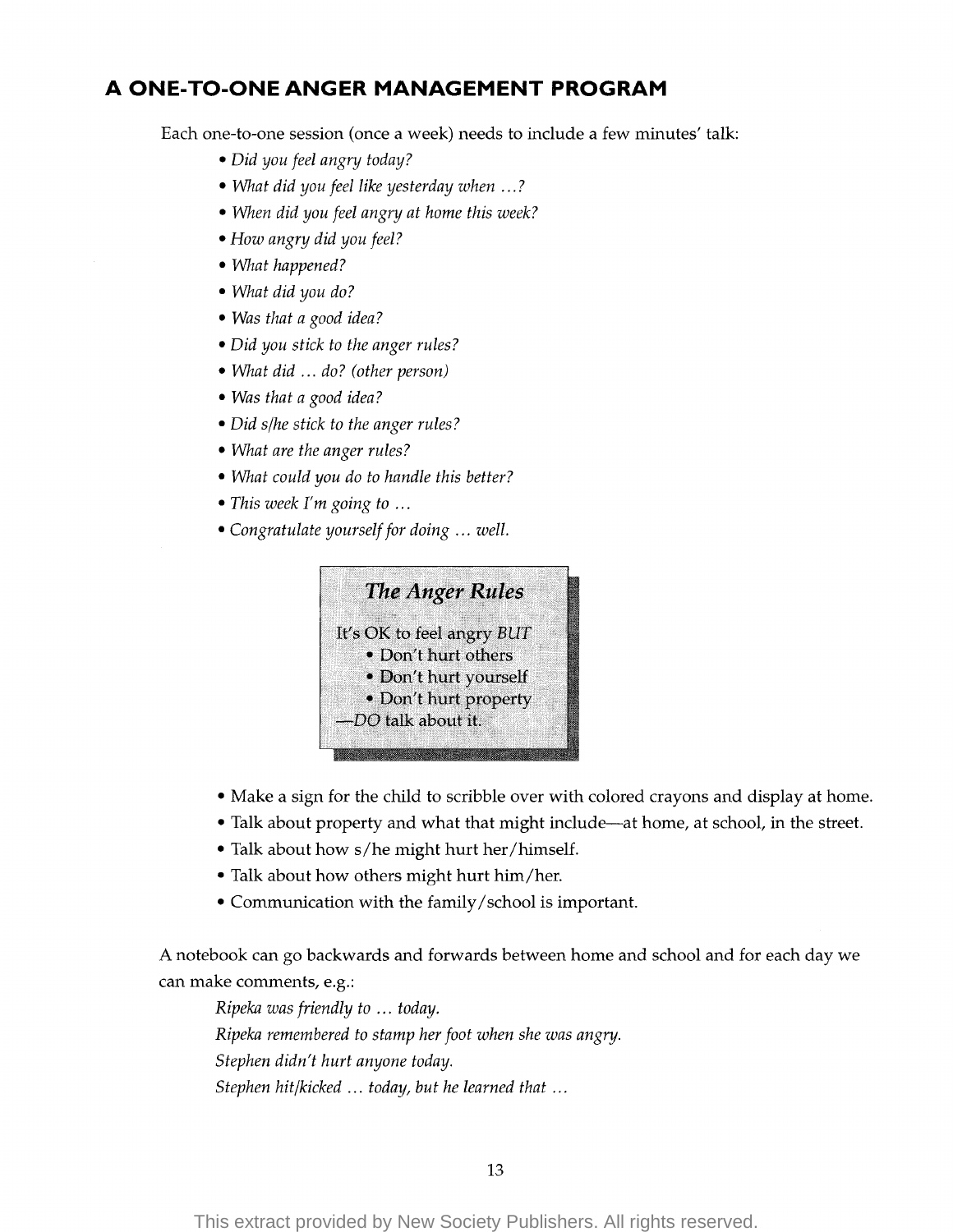Stickers or stars can go in the notebook. At first this may need to be done two, or even three times a day, but then cut down. Teachers can take this notebook to another teacher or the principal for further praise, comment, or a stamp or sticker.

### **When the child slips up:**

- 1. Remove him/her from the situation if possible.
- 2. Allow expression of anger first "Punch this cushion (or push my hands or push the wall *or tear this paper) and show me how angry you feel."*
- 3. Reflect how s/he's feeling. "*I can see you feel angry ... How do you feel now? ... Still angry? ... Punch the cushion some more ... How do you feel now?"*
- 4. *"Did you stick to the anger rules? What did you do right? What did you do wrong?"*
- 5. Don't **make** her/him say s/he's sorry.
- 6. How can the child help to make things better for ...? Do a job for them. Fetch them a drink of water. Share a story book with someone. Pick up some paper so that the room is clean for them. Help with the washing-up. Draw a picture for them. Make them a card. Don't do it (violent behavior) again.

### **One-to-one activities:**

1. Paint and brushes and sheet of paper

*"Show me how angry you felt when ... Here's a brush, paper and some paints."*

2. Old newspapers

" *When I feel angry I sometimes feel like screwing up newspaper. Use this old newspaper and show me how angry you felt when* ..."

3. Crayons and paper (newspaper)

*"When I feel angry I sometimes feel like scribbling like this."* Demonstrate. *"Show me how angry you felt when* ..."

4. Playdough or plasticine

Get the child to talk about when s/he felt angry at someone (home or school). Get her/him to make the figures with plasticine. You may need to help, e.g. *"Here's how to make a ball for the head, roll a long piece for the legs" etc. "Then what do you want to do with these people?" "It's not OK to punch, hit or kick the real people."* "*Why not?"* Repeat anger rules. *"But you can squash these little figures."*

5. Puppets

*"This is Sarah."* (name of the child). *"This is Uncle Max."* or *"This is Jo and this is Mom. What are they saying to each other? Show me what they are doing. Show me what they are saying."* Alternative: make cardboard and bamboo stick puppets of the characters.

#### **Note: Stress no punishment at home/school.**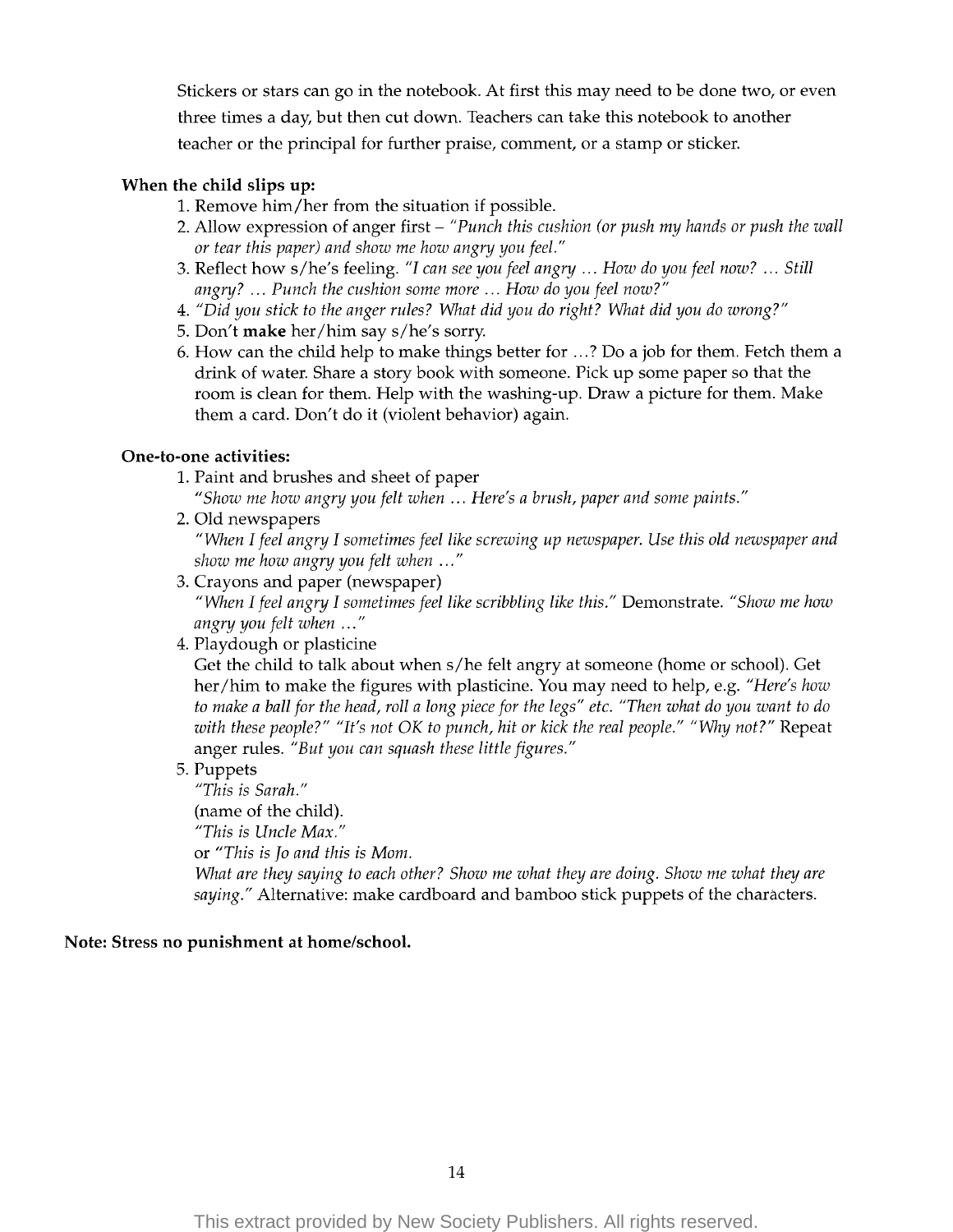## **TROUBLESHOOTING**

If you are having problems with anger in your home or class you may like to use these suggestions, but ask yourself these questions first:

- What outlets do children in your room/home have to express their anger?
- Is it OK for children to get angry in your home/class?
- Are you frightened of anger?
- Do you have different values for boys and girls when they express anger?
- Have you negotiated a process for expressing anger with the children in your care? This process will take into account:
	- the children's rights to express their feelings
	- your need to get on with your job
	- your right to express your feelings
	- people's fear of anger
	- respect for others and their property
- What rights and opportunities do you have to express your anger in your relationships?

Having thought through these issues, the following may be helpful in specific situations.

| What to do if:                                                                                 | some useful pages |
|------------------------------------------------------------------------------------------------|-------------------|
|                                                                                                |                   |
| 2. Children swear in your presence  24, 51, 70                                                 |                   |
|                                                                                                |                   |
|                                                                                                |                   |
| 5. A temper tantrum occurs in your presence 12, 24, 43                                         |                   |
| 6. A child sulks and doesn't want to participate  12, 22                                       |                   |
| 7. A child messes up another's activity or work $\ldots \ldots \ldots \ldots \ldots$ 8, 12, 43 |                   |
|                                                                                                |                   |
| 9. A child appears withdrawn  26, 10, 22                                                       |                   |
| 10. You have a very 'nice' child who always seeks approval 22, 26, 42                          |                   |
|                                                                                                |                   |
|                                                                                                |                   |
| 13. You have a child who is a 'poor sport'  42, 43, 70, 72                                     |                   |
|                                                                                                |                   |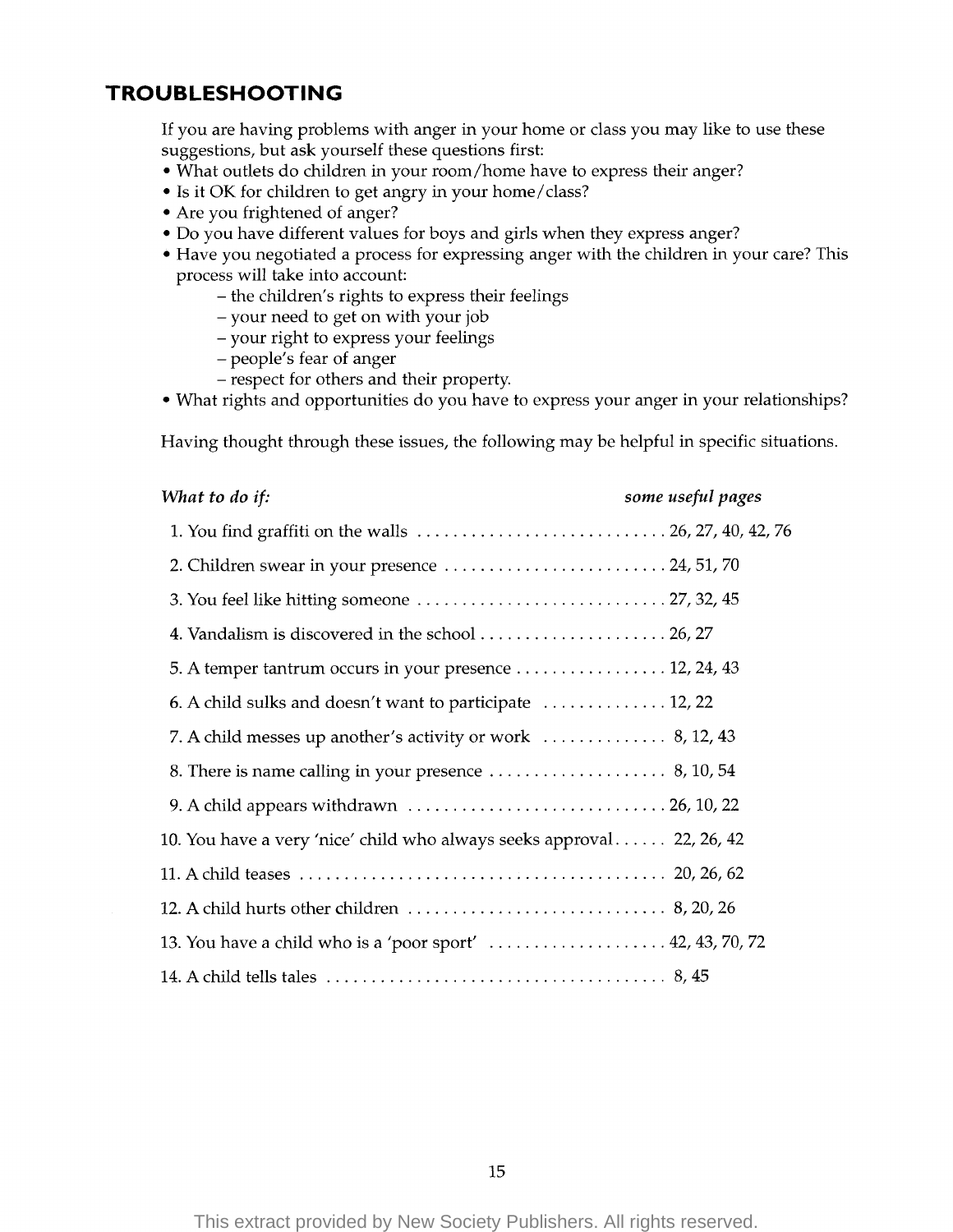# **ESPECIALLY FOR TEACHERS**

This resource can be used by individual teachers or school staffs to teach anger management skills. It will be used most effectively if the school establishes policy about anger—what is an appropriate expression of anger; how teachers will validate anger; how teachers will handle disputes among children, between adult and child and between staff members; how teachers will encourage children to create change. Parents will need to be informed about the school policy and the anger management program planned for students. The staff may then select age appropriate activities for each class.

It is our wish that this resource be used as fully as possible. To this end, we have aimed to make it as teacher-friendly as possible. Each lesson is clearly explained and worksheets are included that may be photocopied for use with your class.

This resource can be used to run a unit on anger management or it can be used a lesson at a time as the need arises—as a 'first aid' resource when anger-related problems occur.

We have indicated age levels for the exercises. These age levels are suggestions only. Please use your judgement when deciding if an activity is suitable for particular students.

We suggest that teachers read the book right through and do some of the exercises themselves before using the book with children.

### *IMPORTANT NOTE*

Because this resource deals with anger, violence and abuse, it is possible that a child may disclose personal abuse during a lesson. Children who are frequently angry, or especially quiet, may be experiencing physical or sexual abuse. It is important that we, as caregivers, hear and pay attention to deeper reasons for their behavior. Don't ask leading questions (such as, "Is someone ...?" or "are you being ...?") Instead, provide opportunity for the child to talk. "I *notice you have been very quiet lately. Would you like to tell me about it* / *draw a picture about it? I'm willing to listen and help you''* or *"Show me what you are angry about."* If a child discloses abuse be sure to say you are glad s/he told you. A child may not disclose abuse for a while but the memory of your care and concern will help when s/he does seek help. You should be prepared for this possibility and be clear about your legal responsibility should it occur. We suggest you consult your school administrator and school counsellor before you begin the unit, to plan a process that should be followed.

# **CURRICULUM INTEGRATION**

This resource is specifically for the "Healthy Living" or Social Studies school curriculum. The key concepts can be used as the basis for learning objectives in teachers' lesson plans for these subject areas. However, an integrated anger management unit could be planned using the chart on the following page to select activities in different curricular areas. Learning objectives could then be written to satisfy the Language Arts or Fine Arts curricula as well.